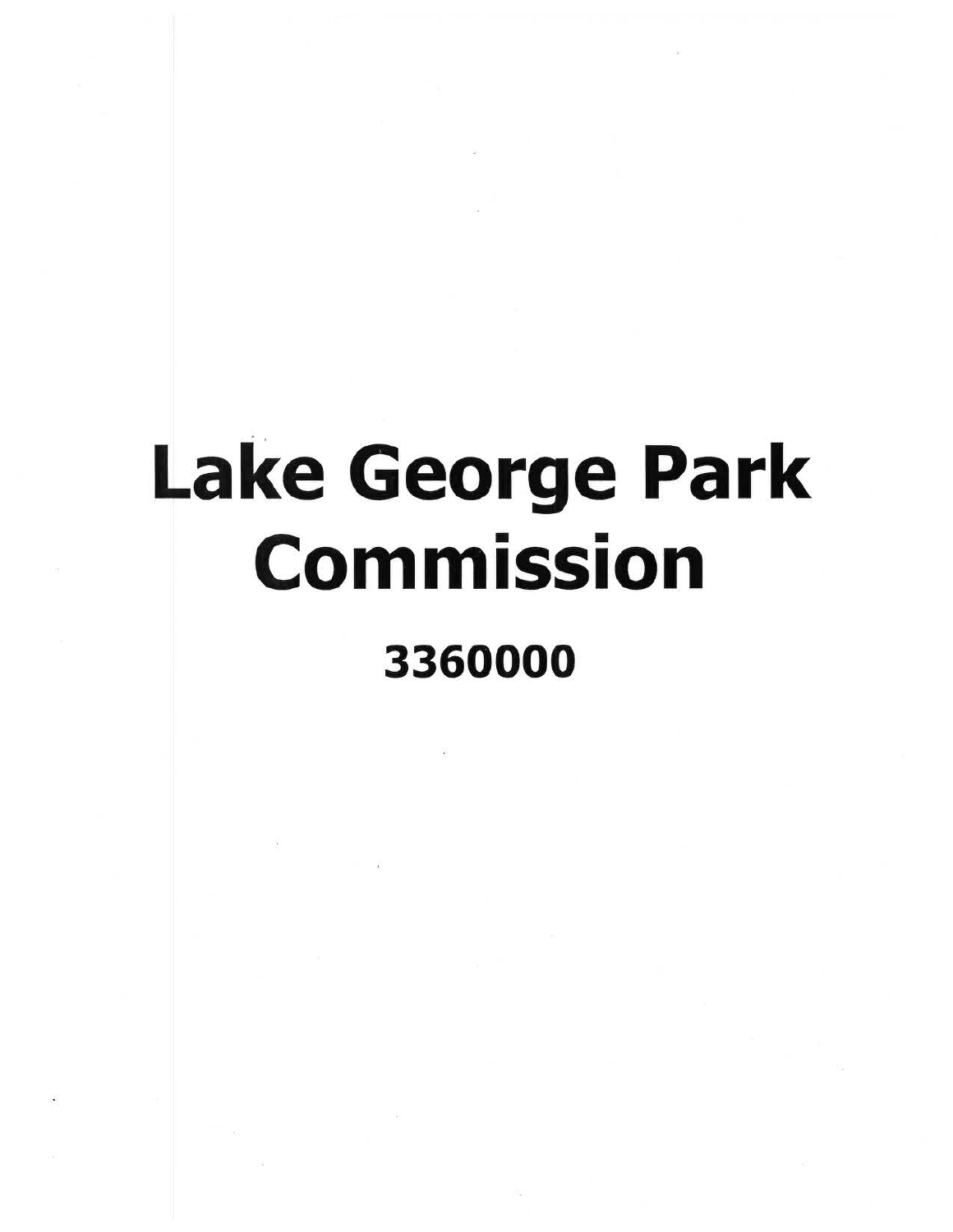## FORM **B**

## New York State Consultant Services **Contractor's Annual Employment Report**

Report Period: April 1,2015 to March 31,2016

| Contracting State Agency Name: Lake George Park Commission                      |                                                         |                               |                           |  |
|---------------------------------------------------------------------------------|---------------------------------------------------------|-------------------------------|---------------------------|--|
|                                                                                 | Contract Number: C/93026<br>Agency Business Unit: LGP01 |                               |                           |  |
| Contract Term: 11/01/2014 to 11/1/2019                                          | Agency Department ID: 33600                             |                               |                           |  |
| Contractor Name: Bartlett, Pontiff, Stewart & Rhodes, P.C.                      |                                                         |                               |                           |  |
| Contractor Address: One Washington Street, P.O. Box 2168, Glens Falls, NY 12801 |                                                         |                               |                           |  |
| Description of Services Being Provided: Legal Services                          |                                                         |                               |                           |  |
|                                                                                 |                                                         |                               |                           |  |
| Scope of Contract (Choose one that best fits):                                  |                                                         |                               |                           |  |
| Analysis<br>Evaluation                                                          | Research<br>Training                                    |                               |                           |  |
| Data Processing<br>Computer Programming                                         |                                                         | Other IT consulting           |                           |  |
| $\Box$ Engineering<br>Architect Services                                        | $\Box$ Surveying                                        | <b>Environmental Services</b> |                           |  |
| <b>Health Services</b><br>Mental Health Services                                |                                                         |                               |                           |  |
| Accounting<br>Auditing                                                          | $\boxtimes$ Legal<br>$\Box$ Paralegal                   | Other Consulting              |                           |  |
|                                                                                 | Number of                                               | Number of                     | <b>Amount Payable</b>     |  |
| <b>Employment Category</b>                                                      | <b>Employees</b>                                        | <b>Hours Worked</b>           | <b>Under the Contract</b> |  |
| 23-1011.00 Lawyer                                                               | 3.00                                                    | 194.00                        | \$31,040.00               |  |
|                                                                                 | 0.00                                                    | 0.00                          | \$0.00                    |  |
|                                                                                 | 0.00                                                    | 0.00                          | \$0.00                    |  |
|                                                                                 | 0.00                                                    | 0.00                          | \$0.00                    |  |
|                                                                                 | 0.00                                                    | 0.00                          | \$0.00                    |  |
|                                                                                 | 0.00                                                    | 0.00                          | \$0.00                    |  |
|                                                                                 | 0.00                                                    | 0.00                          | \$0.00                    |  |
|                                                                                 | 0.00                                                    | 0.00                          | \$0.00                    |  |
|                                                                                 | 0.00                                                    | 0.00                          | \$0.00                    |  |
|                                                                                 | 0.00                                                    | 0.00                          | \$0.00                    |  |
|                                                                                 | 0.00                                                    | 0.00                          | \$0.00                    |  |
|                                                                                 | 0.00                                                    | 0.00                          | \$0.00                    |  |
|                                                                                 | 0.00                                                    | 0.00                          | \$0.00                    |  |
| <b>Total this Page</b>                                                          | 3.00                                                    | 194.00                        | \$31,040.00               |  |
| <b>Grand Total</b>                                                              |                                                         |                               |                           |  |

Name of person who prepared this report: Eileen M. Haynes

Title: Vice President, Attorney Preparer's Signature: Date Prepared: 05/16/2016

Phone #: 518 792-2117

(Use additional pages, if necessary) example 2 and the Page 1 of 1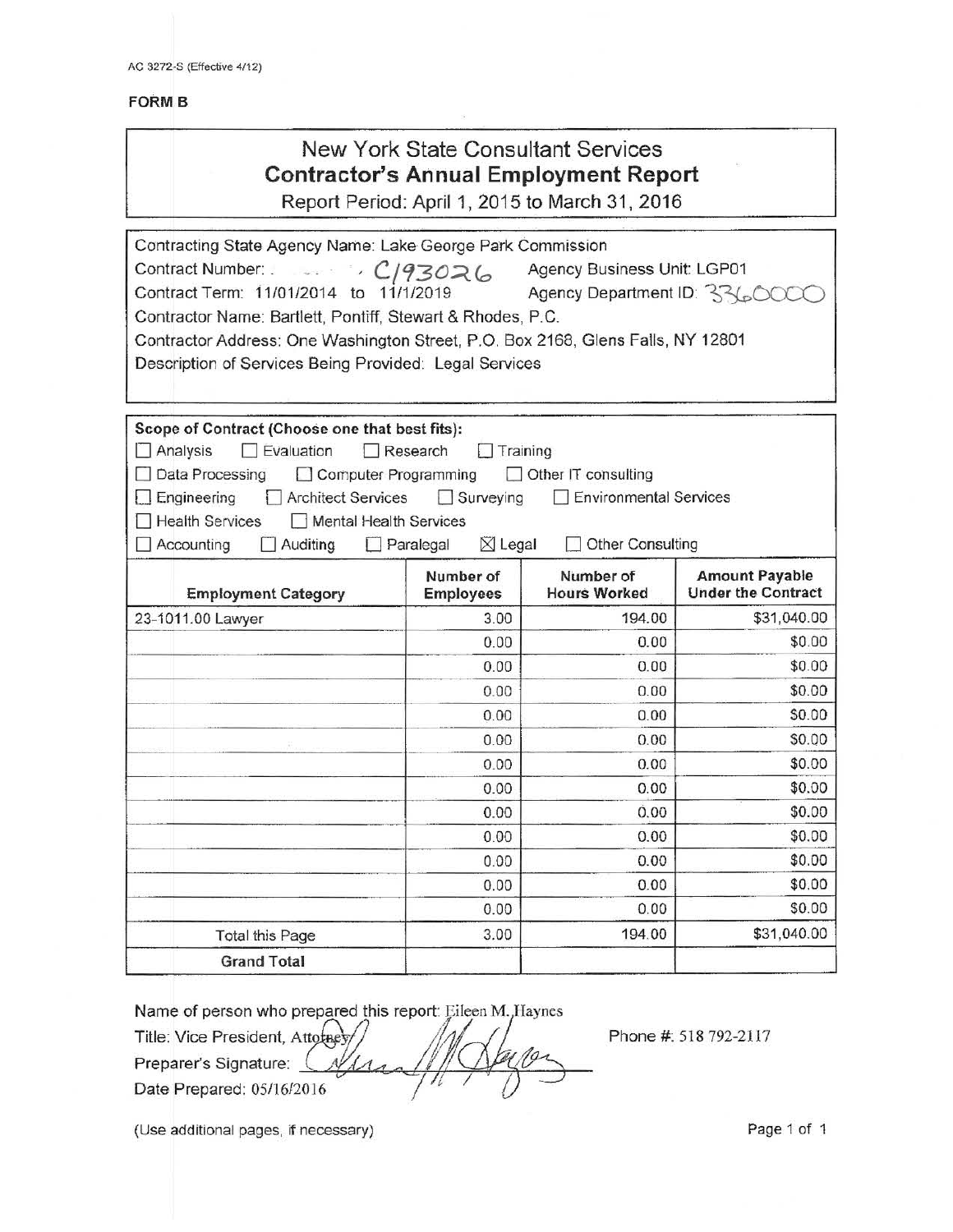| <b>FORM B</b>                                       | AC 3272-S (Effective 4/12)                                                                                                                                                                                                                                                                                                                                                               |                                                           |                                                                                                                                               |                                                    |
|-----------------------------------------------------|------------------------------------------------------------------------------------------------------------------------------------------------------------------------------------------------------------------------------------------------------------------------------------------------------------------------------------------------------------------------------------------|-----------------------------------------------------------|-----------------------------------------------------------------------------------------------------------------------------------------------|----------------------------------------------------|
|                                                     |                                                                                                                                                                                                                                                                                                                                                                                          |                                                           | New York State Consultant Services<br><b>Contractor's Annual Employment Report: PARK CI</b><br>Report Period: April 1, 2015 to March 31, 2016 | ∆pp g                                              |
|                                                     | Contracting State Agency Name: Lake George Park Commission<br><b>Contract Number:</b><br>Contract Term: 06/01/2015 to 10/22/2015<br>Contractor Name: Aquatic Invasive Management, LLC<br>Contractor Address: 52 Burt Ln. Au Sable Forks, NY 12912<br>Description of Services Being Provided: Hand-harvesting of invasive aquatic plant species at<br>and near known sites on Lake George |                                                           | $\mathcal{C}$ 201512345 Agency Business Unit: $\mathcal{L}$ G $\beta$ 0)                                                                      | Agency Department ID: 336 0000                     |
| Analysis<br>$\Box$ Engineering<br>$\Box$ Accounting | Scope of Contract (Choose one that best fits):<br>$\Box$ Evaluation<br>Data Processing<br>Computer Programming<br><b>Architect Services</b><br>Health Services<br>Mental Health Services<br>Auditing                                                                                                                                                                                     | $\Box$ Research<br>Surveying<br>Paralegal<br>$\Box$ Legal | Training<br>Other IT consulting<br>$\boxtimes$ Environmental Services<br><b>Other Consulting</b>                                              |                                                    |
|                                                     | <b>Employment Category</b>                                                                                                                                                                                                                                                                                                                                                               | Number of<br><b>Employees</b>                             | Number of<br><b>Hours Worked</b>                                                                                                              | <b>Amount Payable</b><br><b>Under the Contract</b> |
| <b>Crew Leader</b>                                  |                                                                                                                                                                                                                                                                                                                                                                                          | 1.00                                                      | 813.50                                                                                                                                        | \$50,700.00                                        |
| Diver                                               |                                                                                                                                                                                                                                                                                                                                                                                          | 5.00                                                      | 2,080.00                                                                                                                                      | \$129,700.00                                       |
|                                                     |                                                                                                                                                                                                                                                                                                                                                                                          | 0.00                                                      | 0.00                                                                                                                                          | \$0.00                                             |
|                                                     |                                                                                                                                                                                                                                                                                                                                                                                          | 0.00                                                      | 0.00                                                                                                                                          | \$0.00                                             |
|                                                     |                                                                                                                                                                                                                                                                                                                                                                                          | 0.00                                                      | 0.00                                                                                                                                          | \$0.00                                             |
|                                                     |                                                                                                                                                                                                                                                                                                                                                                                          | 0.00                                                      | 0.00                                                                                                                                          | \$0.00                                             |
|                                                     |                                                                                                                                                                                                                                                                                                                                                                                          | 0.00                                                      | 0.00                                                                                                                                          | \$0.00                                             |
|                                                     |                                                                                                                                                                                                                                                                                                                                                                                          | 0.00                                                      | 0.00                                                                                                                                          | \$0.00                                             |
|                                                     |                                                                                                                                                                                                                                                                                                                                                                                          | 0.00                                                      | 0.00                                                                                                                                          | \$0.00                                             |
|                                                     |                                                                                                                                                                                                                                                                                                                                                                                          | 0.00                                                      | 0.00                                                                                                                                          | \$0.00                                             |
|                                                     |                                                                                                                                                                                                                                                                                                                                                                                          | 0.00                                                      | 0.00                                                                                                                                          | \$0.00                                             |
|                                                     |                                                                                                                                                                                                                                                                                                                                                                                          | 0.00                                                      | 0.00                                                                                                                                          | \$0.00                                             |
|                                                     |                                                                                                                                                                                                                                                                                                                                                                                          | 0.00                                                      | 0.00                                                                                                                                          | \$0.00                                             |
|                                                     | <b>Total this Page</b>                                                                                                                                                                                                                                                                                                                                                                   | 6.00                                                      | 2,893.50                                                                                                                                      | \$180,400.00                                       |
|                                                     | <b>Grand Total</b>                                                                                                                                                                                                                                                                                                                                                                       |                                                           |                                                                                                                                               |                                                    |

Name of person who prepared this report: Tommy Thomson Title: Chief Executive

 $\mathcal{O}$ 

Phone #: 518-637-8350

Preparer's Signature:

Date Prepared: 04/17/2016

(Use additional pages, if necessary)

Page of